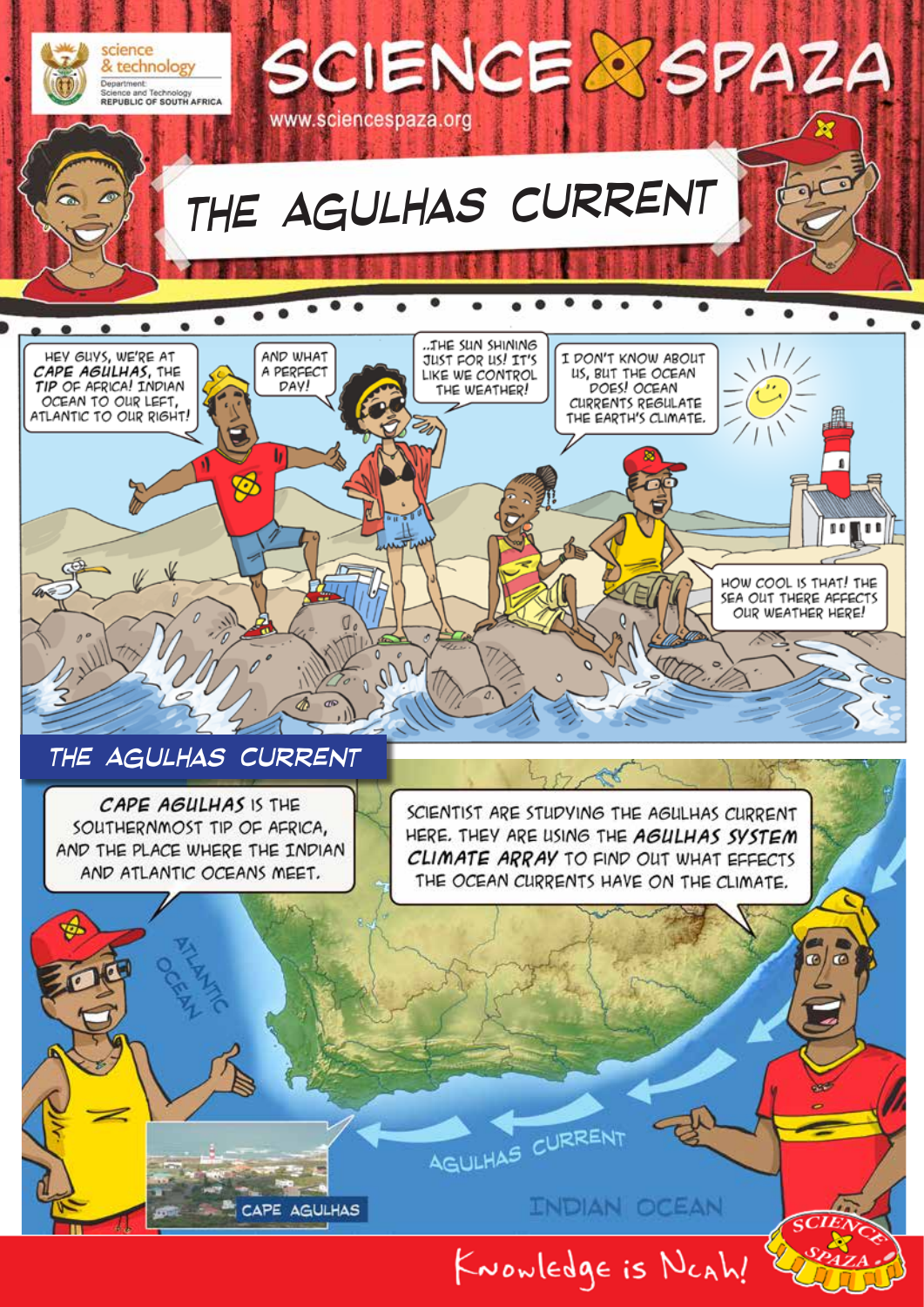## *activity: Observe water currents*

# *You will need:*

- *2 transparent cups of the same size/ empty glass or plastic jars*
	- *Hot and cold water*
	- *Red and blue food colouring*
	- *Paper*

*3* If you don't have food colouring you can use a bit of coloured juice instead. If you only have one colour, that's fine too - as long as you can see the difference in colour between your two cups!



*in half and hold it against the top of the cup with cold water. Holding the cup closed with the paper, carefully place it upsidedown on top of the other cup (some water might spill but that's alright).*

*Fold the paper* 



 $1$   $FIL$  one cup with hot water and  $2$ *one cup with cold water. Make sure they're filled right to the brim.*

*Put a few drops of red food colouring in the cup with hot water and a few drops of blue food colouring in the cup with cold water.*



*Holding the cups steadily against each other, slowly remove the paper from between them and observe what happens to the different colours.*





YOU SHOULD HAVE NOTICED HOW THE COLOURS STARTED MIXING AS the hot and cold water met each other. This is because of their **different densities**! Water diffuses from an area of high density to an area of low density. Heat affects the density of water: the hotter the water, the lower the density.

*4*

The ocean is no different! The water in the ocean has different densities in different places due to the temperature and salt content of the water. These varying densities create currents, which move the water around the globe. This helps to regulate the earth's climate, as it distributes heat globally.





 $0$ லெ This work is licensed under the Creative Commons Attribution-NonCommercial-NoDerivatives 4.0 International License. To view a copy of this license, visit http://creativecommons.org/licenses/by-nc-nd/4.0/. **BOY**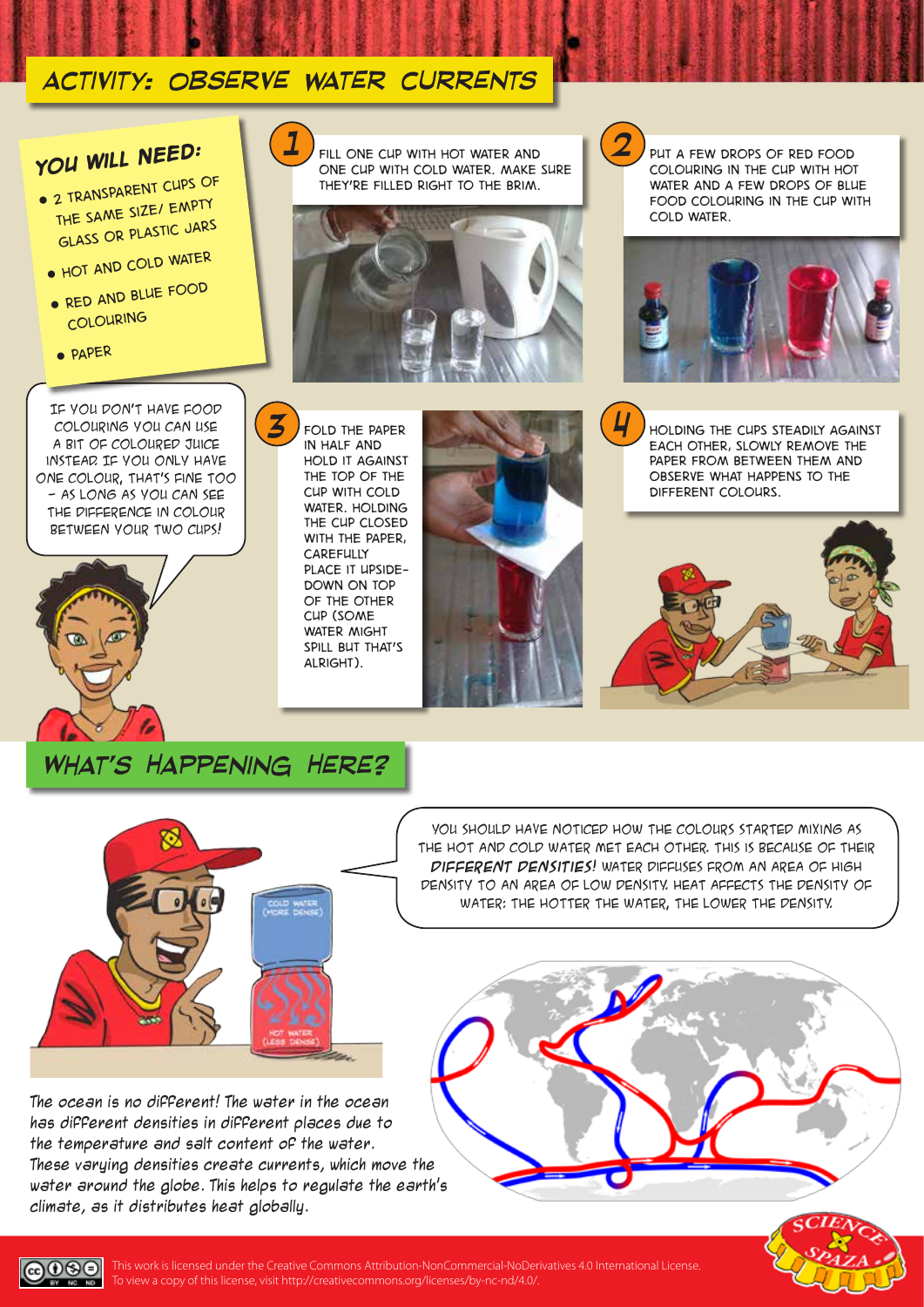## *Agulhas System Climate Array*

The Agulhas current runs from the Indian Ocean to the Atlantic Ocean, and provides a **pathway of heat and salt distribution**. South Africa is hosting an international collaboration to study ocean currents and the **effect that they have on the climate** using this key feature of the South African coastline.

 $\rightarrow$ 

**WARMER WATER** 

The **Agulhas System Climate Array** is an array (an ordered arrangement) of devices which measure the volume, heat and salt content of the water in the Agulhas Current.

COLDER **WATER** 

> SENSOR ARRAYS ANCHORED TO THE SEA FLOOR MEASURE THE WATER TEMPERATURE AND THE VELOCITY OF THE OCEAN CURRENT.

## *careers:*

### Chemical Oceanographers

study the chemical composition of seawater, and use chemistry to understand how ocean currents move seawater around the globe, as well as studying ocean resources that can be used for things such as medicine.

### Physical Oceanographers

study the physical processes of the ocean such as waves, currents and tides, as well as coastal erosion and the interactions between the atmosphere and the ocean.



**Fisokuhle Mbatha** was born and raised in the small township of Newcastle, KZN. She is currently doing her master's degree at UCT in Applied Marine

KNOWLEDge is NCAh!

中国

感

CURRENT VELOCITY

Science. Based at the SAEON Egagasini node, her tasks include, amongst other things, coordinating oxygen sampling during the ASCA cruise and leading SAEON Transformation Investigation project.

## <u> UUUUUU</u> *curriculum*

#### *links*

- **GRADE 10:** Geography The World's Oceans
- **GRADE 10:** Physical Science - The Hydrosphere
- **GRADE 11:** Geography (The atmosphere) - The Earth's energy balance
- **GRADE 11:** *Geography (The atmosphere) - Africa's weather and climate*